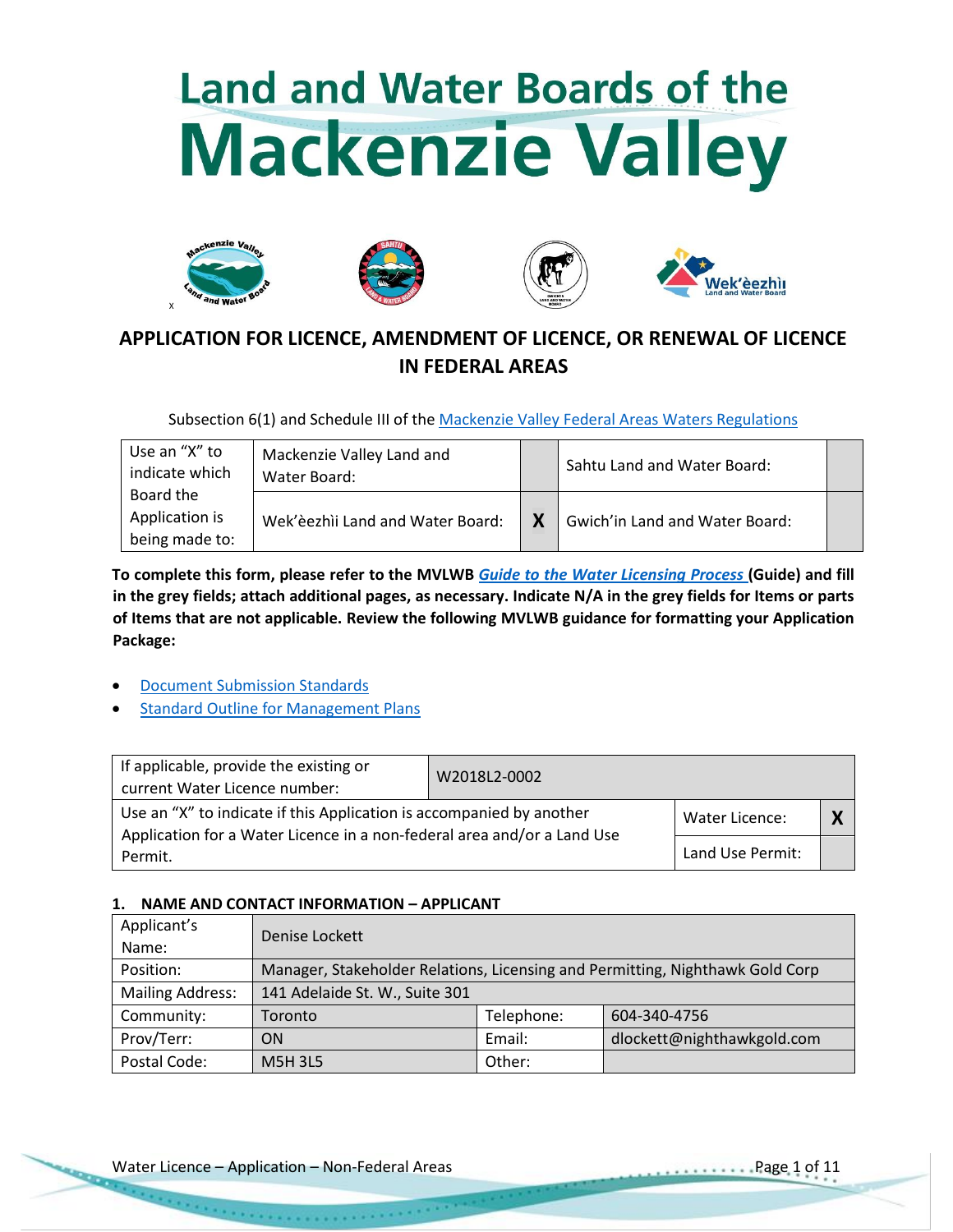# **2. NAME AND CONTACT INFORMATION – APPLICANT'S HEAD OFFICE**

Include a Certificate of Corporate Registration from the Government of the Northwest Territories to your Application Package.

| Use an "X" to indicate if this information is the same as Item 1 above: |  |            | Χ |  |
|-------------------------------------------------------------------------|--|------------|---|--|
| Name:                                                                   |  |            |   |  |
| Position:                                                               |  |            |   |  |
| Mailing                                                                 |  |            |   |  |
| Address:                                                                |  |            |   |  |
| Community:                                                              |  | Telephone: |   |  |
| Prov/Terr:                                                              |  | Email:     |   |  |
| Postal Code:                                                            |  | Other:     |   |  |

# **3. LOCATION OF PROJECT**

Use the grey fields below to provide or reference the following information:

Maps and Geographic Information System (GIS) Data: Include a map in your Application Package, identifying local geographic features, watercourses and water sources, project structures, and location(s) of any proposed waste deposits. Provide geographic coordinates (latitude and longitude) of project features, and the maximum and minimum project boundary in degrees, minutes, seconds, or decimal degrees. Include GIS data in your Application Package, if applicable. Refer to the MVLWB *[Guideline for Geographic](https://www.enr.gov.nt.ca/sites/enr/files/guidelines_for_spill_contingency_planning_2007.pdf)  [Information Systems \(GIS\) Submission Standard](https://www.enr.gov.nt.ca/sites/enr/files/guidelines_for_spill_contingency_planning_2007.pdf)* for providing geographic information.

| Minimum<br>latitude:  | $64^{\circ}0'0.76''$ N | Maximum latitude:     | $64^{\circ}31'52.2''$ N                     |
|-----------------------|------------------------|-----------------------|---------------------------------------------|
| Minimum<br>longitude: | 114°48'50" W           | Maximum<br>longitude: | $115^{\circ}26^{\prime}23^{\prime\prime}$ W |

NTS Map Sheet No.: Provide the map sheet number: | 086B02,-03,-06,-07,-10,-11

Land Types: Use an "X" to indicate the type(s) of land on which the activities are proposed:

| Free Hold/ | Commissioner's/    |               |                 |  |
|------------|--------------------|---------------|-----------------|--|
| Private:   | Ferritorial Lands: | Federal Land: | Municipal Land: |  |

# **4. DESCRIPTION OF PROJECT**

Describe your proposed activities in the grey field provided below and contact Board staff to determine whether additional information will be required. For proposed amendments to authorized activities, specify: the nature of the amendment, the condition(s) to be amended, and the rationale for the amendment.

No changes from the 2018 application, except for the addition of new Mining Leases NT- 3656, NT-3538, NT-3655, and NT-3380.

# **5. TYPE OF UNDERTAKING**

Refer to Schedule II of the [Mackenzie Valley Federal Areas Waters Regulations.](http://laws-lois.justice.gc.ca/PDF/SOR-93-303.pdf) Use an "X" to indicate which one type of undertaking applies:

|   | Industrial |  |
|---|------------|--|
|   | Mining and |  |
| 2 | milling    |  |

e personal personal

Water Licence – Application – Non-Federal Areas Page 2 of 11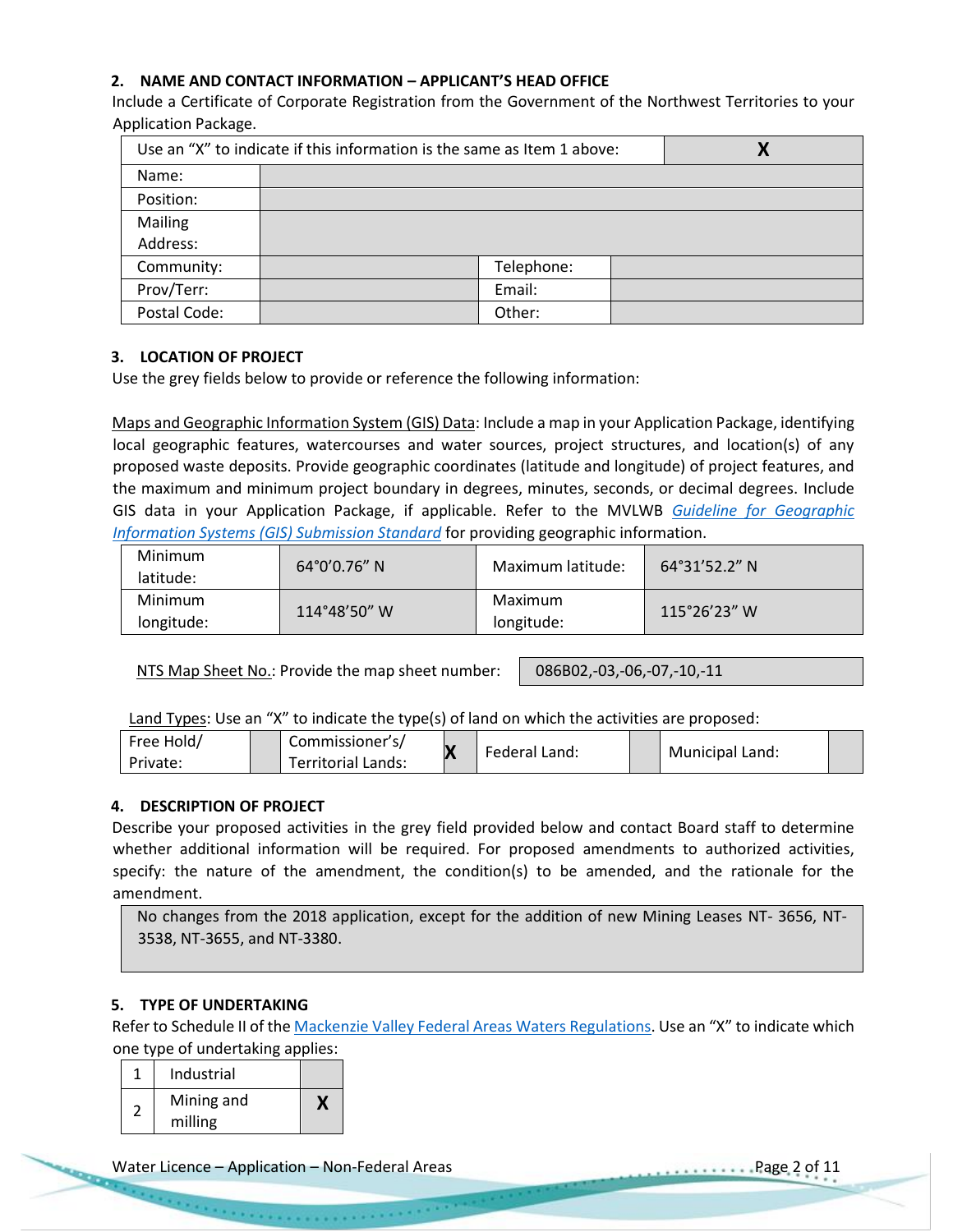| 3 | Municipal     |  |
|---|---------------|--|
| 4 | Power         |  |
| 5 | Agriculture   |  |
| 6 | Conservation  |  |
|   | Recreation    |  |
| 8 | Miscellaneous |  |

#### **6. WATER USE CRITERIA**

Refer to Schedules IV to VIII of the [Mackenzie Valley Federal Areas Waters Regulations.](https://mvlwb.com/sites/default/files/sor-93-303_1_0.pdf) Use an "X" to indicate which criteria apply:

|                                            | <b>Type</b> | Type |             |
|--------------------------------------------|-------------|------|-------------|
|                                            | B           | A    |             |
| To obtain water                            | X           |      |             |
| To cross a watercourse                     |             |      |             |
| To modify the bed or bank of a watercourse |             |      |             |
| Flood control                              |             |      |             |
| To divert water                            |             |      |             |
| To alter the flow of, or store, water      |             |      |             |
| Other                                      |             |      | (describe): |

# **7. PROPOSED QUANTITY OF WATER INVOLVED**

Describe the purpose of each proposed water use, name, and type (e.g., lake, river) of the water source, the location, and the quantity of water that would be used in the grey fields below. Add more rows as needed.

|              | Name and |          | Geographic Coordinates |           | Proposed        |
|--------------|----------|----------|------------------------|-----------|-----------------|
| Purpose of   | Type of  |          |                        |           | Water Use       |
| Water Use    | Water    | Location | Latitude               | Longitude | Volume/Rate,    |
|              | Source   |          |                        |           | including units |
| See updated  |          |          |                        |           |                 |
| Water<br>Use |          |          |                        |           |                 |
| Plan Version |          |          |                        |           |                 |
| 4.0          |          |          |                        |           |                 |
|              |          |          |                        |           |                 |

For each water source identified in the table above, provide a comparison of total proposed water use to the available capacity. Add more rows as needed.

| Water<br>Source                    | Capacity of<br>Water Source,<br>including units | Other Users of the<br><b>Water Source</b> | Comparison of<br><b>Total Proposed Water Use to</b><br><b>Available Capacity</b> |
|------------------------------------|-------------------------------------------------|-------------------------------------------|----------------------------------------------------------------------------------|
| See updated<br>Water<br><b>Use</b> |                                                 |                                           |                                                                                  |
| Plan Version                       |                                                 |                                           |                                                                                  |
| 4.0                                |                                                 |                                           |                                                                                  |
|                                    |                                                 |                                           |                                                                                  |
|                                    |                                                 |                                           |                                                                                  |

Water Licence – Application – Non-Federal Areas Page 3 of 11

e e comerción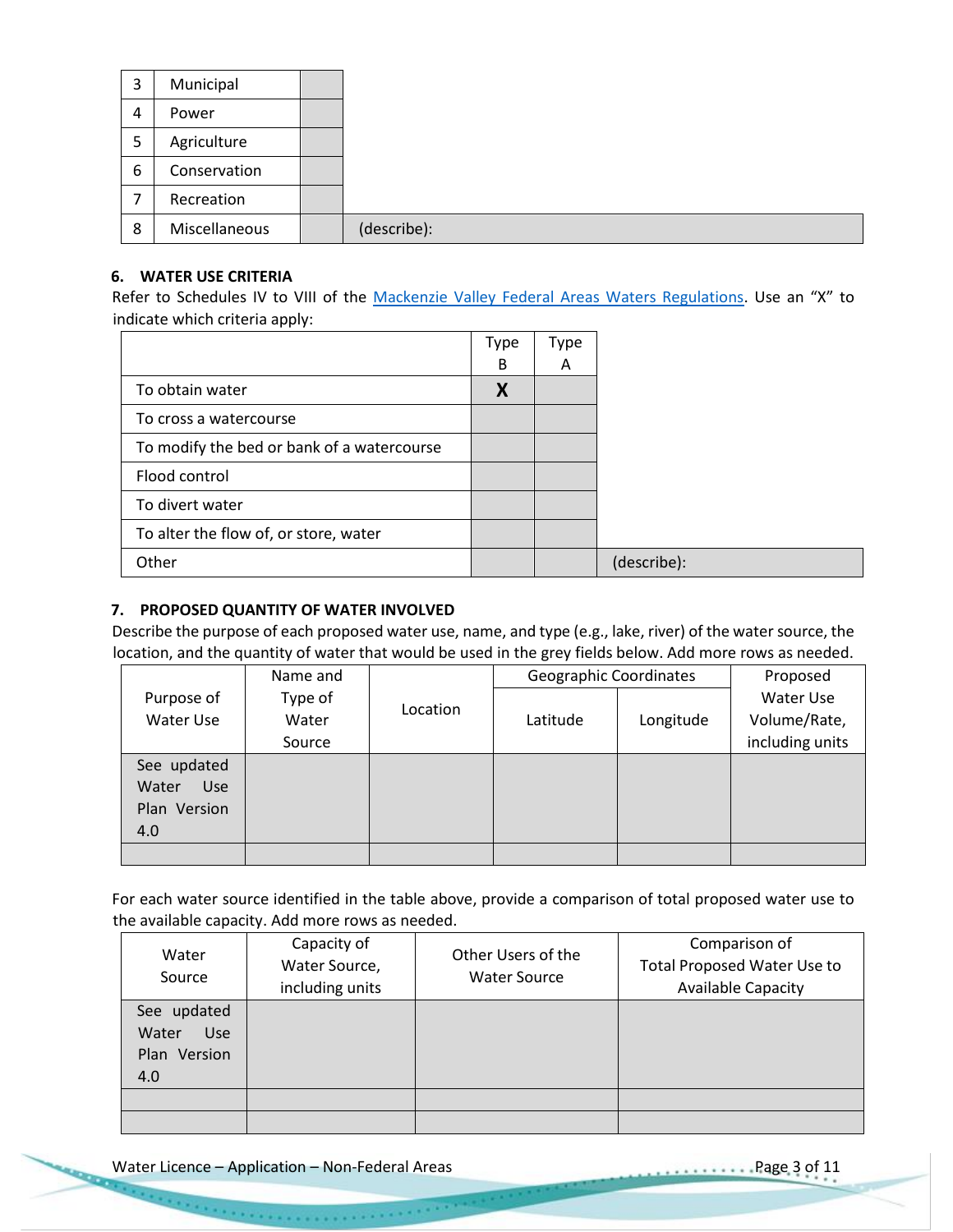#### **8. PROPOSED WASTE MANAGEMENT METHODS**

Use the grey fields below to provide or reference the following information:

Waste Management Plan: Include your Waste Management Plan in your Application Package, if applicable, or for small-scale activities, describe your proposed waste management activities in the grey fields provided below. A template for the Plan is available in the MVLWB *[Guidelines for Developing a Waste Management](https://mvlwb.com/sites/default/files/documents/MVLWB-Guidelines-for-Developing-a-Waste-Management-Plan-Mar-31_11-JCWG.pdf)  [Plan](https://mvlwb.com/sites/default/files/documents/MVLWB-Guidelines-for-Developing-a-Waste-Management-Plan-Mar-31_11-JCWG.pdf)*.

If waste is proposed to be disposed of off-site within the NWT, written confirmation (e.g., an email, letter, etc.) from the facility/facilities indicating they will accept the waste is required. Include it/these in your Application Package. Please note this information will be required by the Board prior to commencement of activities.

Municipalities: Complete the relevant Operations and Maintenance Plans using the available [Templates](https://mvlwb.com/mvlwb/apply-permit-licence) and include them in your Application Package. Please refer to Sections 4-8 of Environment and Climate Change Canada's [Solid Waste Management for Northern and Remote Communities: Planning and Technical](https://mvlwb.com/sites/default/files/en14-263-2016-eng.pdf)  [Guidance Document.](https://mvlwb.com/sites/default/files/en14-263-2016-eng.pdf)

EQC and AEMP: For activities that involve the deposit of waste into water, provide proposed effluent quality criteria (EQC) in accordance with the MVLWB [Water and Effluent Quality Management Policy](https://mvlwb.com/sites/default/files/documents/MVLWB-Water-and-Effluent-Quality-Management-Policy-Mar-31_11-JCWG.pdf) and MVLWB/GNWT *[Guidelines for Effluent Mixing Zones](https://mvlwb.com/sites/default/files/images/Guidelines/Guidelines%20for%20Effluent%20Mixing%20Zones%20-%20Final%20Draft%20-%20June%202017_EDIT9.pdf)*. Please refer to the MVLWB/GNWT *[Guidelines for](https://mvlwb.com/sites/default/files/images/Guidelines/Guidelines%20for%20Effluent%20Mixing%20Zones%20-%20Final%20Draft%20-%20June%202017_EDIT9.pdf)  [Effluent Mixing Zones](https://mvlwb.com/sites/default/files/images/Guidelines/Guidelines%20for%20Effluent%20Mixing%20Zones%20-%20Final%20Draft%20-%20June%202017_EDIT9.pdf)* when mixing zones are being considered. Please refer to the MVLWB/GNWT *[Guidelines for Aquatic Effects Monitoring Programs](https://wlwb.ca/sites/default/files/aemp_guidelines_-_mar_5_19.pdf)* for more information regarding the development of AEMP programs.

See approved Waste Management Plan V3.1 and approved Spill Contingency Plan V3.1. No changes from W2018L2-0002

#### **9. EXISTING WATER USERS AFFECTED BY THIS PROJECT**

Describe pre-Application engagement efforts with any existing water users and associated possible claims for water compensation or compensation agreements. Include the names and locations of existing water users (e.g., persons or organizations) in the grey fields below. An additional table should be added for each water user.

| Name:               | Tli Cho Government                                                   |
|---------------------|----------------------------------------------------------------------|
| Community:          | WhaTi, Wekweeti, Gameti, Bechako                                     |
| Province/Territory: | <b>NWT</b>                                                           |
| Describe Engagement | March 3 2021 Email and telephone outreach to notify of amendment     |
| Completed:          | application and to request feedback prior to filing application      |
| Name:               | North Slave Metis Alliance                                           |
| Community:          | Yellowknife and North Slave Region                                   |
| Province/Territory: | <b>NWT</b>                                                           |
| Describe Engagement | March 3, 2021 Email and telephone outreach to notify of amendment    |
| Completed:          | application and to request feedback prior to filing application      |
| Name:               | NWT Treaty 8 Tribal Corporation, Akaitcho Interim Measures Agreenent |
|                     | <b>Implementation Office</b>                                         |

Water Licence – Application – Non-Federal Areas Page 4 of 11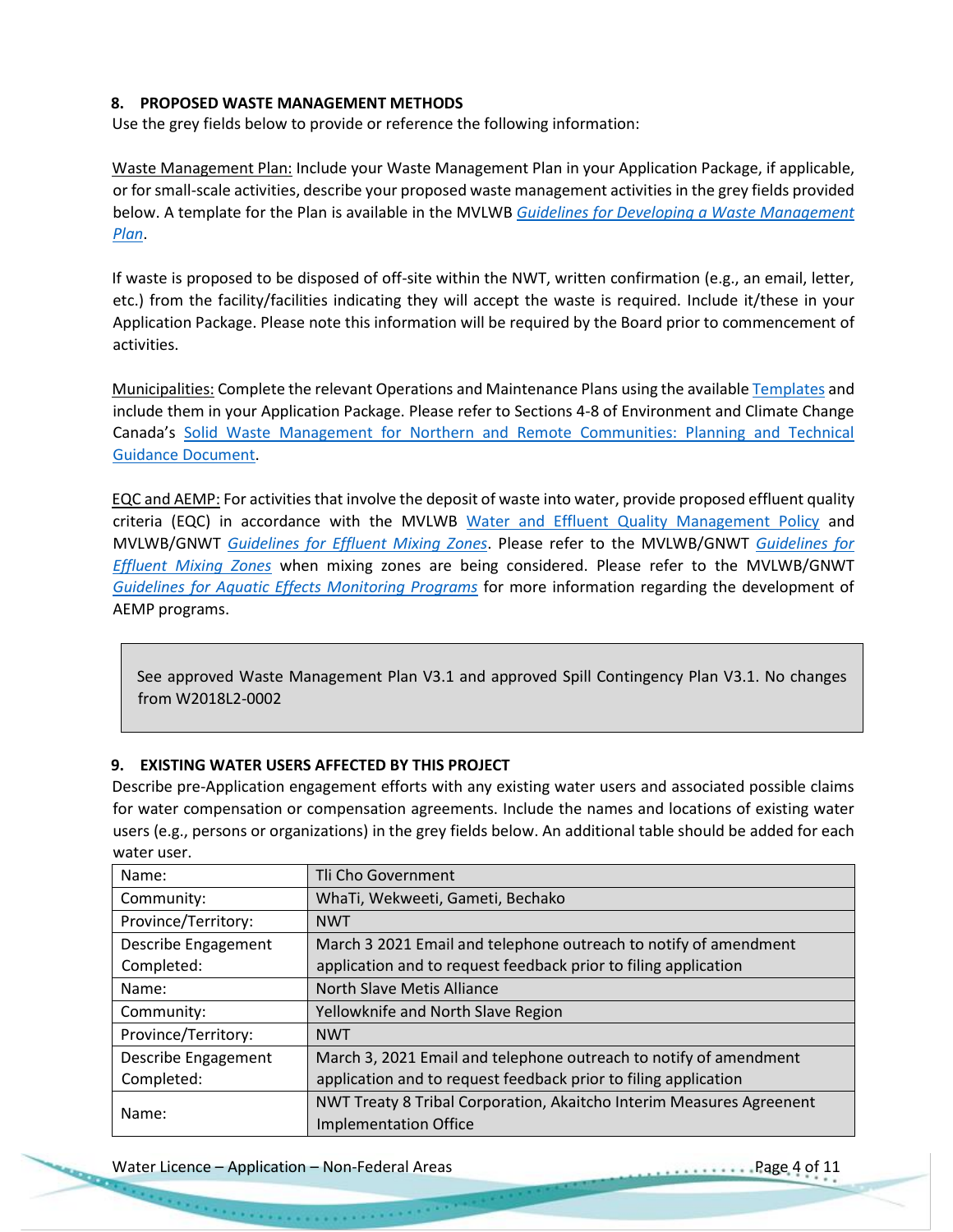| Community:          | Dettah, Ndilo, Lutsel 'ke, Denenu Kue                             |
|---------------------|-------------------------------------------------------------------|
| Province/Territory: | <b>NWT</b>                                                        |
| Describe Engagement | March 3, 2021 Email and telephone outreach to notify of amendment |
| Completed:          | application and to request feedback prior to filing application   |
| Name:               | Kitikmeot Inuit Association                                       |
| Community:          | Kugluktuk                                                         |
| Province/Territory: | <b>NU</b>                                                         |
| Describe Engagement | March 3, 2021 Email and telephone outreach to notify of amendment |
| Completed:          | application and to request feedback prior to filing application   |
| Name:               | <b>Yellowknives Dene First Nation</b>                             |
| Community:          | Dettah and N'dilo                                                 |
| Province/Territory: | <b>NWT</b>                                                        |
| Describe Engagement | March 3, 2021 Email and telephone outreach to notify of amendment |
| Completed:          | application and to request feedback prior to filing application   |
| Name:               | Deninu Kue First Nation                                           |
| Community:          | <b>Fort Resolution</b>                                            |
| Province/Territory: | <b>NWT</b>                                                        |
| Describe Engagement | March 3, 2021 Email and telephone outreach to notify of amendment |
| Completed:          | application and to request feedback prior to filing application   |
| Name:               | Wildlife Land and Environment Department, YKDFN                   |
| Community:          | Lutsel 'ke                                                        |
| Province/Territory: | <b>NWT</b>                                                        |
| Describe Engagement | March 3, 2021 Email and telephone outreach to notify of amendment |
| Completed:          | application and to request feedback prior to filing application   |

#### **10. POTENTIAL ENVIRONMENTAL IMPACTS OF THE PROJECT AND PROPOSED MITIGATIONS**

Using the Impact-Mitigation Table below, or the more detailed Table in Appendix F of th[e Guide,](https://wlwb.ca/sites/default/files/lwb_guide_to_the_water_licensing_process_-_final_-_sep_16_20.pdf) identify all potential impacts and possible mitigations that are relevant to the proposed project, and indicate whether any of the mitigation measures have been developed as a result of input from affected parties. Applicants for type A water licences must use the detailed Table in the Guide; other applicants may choose either the Table below or the Table in the Guide. Possible potential impacts are listed below; however, these lists are not exhaustive and may not apply to all projects. All information provided should reflect the size, scale, and nature of the proposed project. Cumulative impacts and climate change must be considered. Attach additional pages if needed.

| <b>Potential Impacts</b><br>Use an "X" to indicate which apply | X    | <b>Potential Project Impacts and Proposed</b><br><b>Mitigations</b><br>Describe the potential impact(s) and the proposed<br>measure(s) to reduce each of these impacts.      |  |
|----------------------------------------------------------------|------|------------------------------------------------------------------------------------------------------------------------------------------------------------------------------|--|
| <b>ABIOTIC COMPONENTS</b>                                      |      |                                                                                                                                                                              |  |
|                                                                | Land |                                                                                                                                                                              |  |
| Soil contamination                                             |      |                                                                                                                                                                              |  |
| Soil compaction                                                |      | Drills will be placed on cribs. Drills are moved by<br>helicopter when leaving the Colomac footprint. Permit<br>Conditions 28 to 30 prevent rutting from overland<br>travel. |  |
| Destabilization/erosion                                        |      |                                                                                                                                                                              |  |
| Change in soil structure                                       |      |                                                                                                                                                                              |  |

Water Licence – Application – Non-Federal Areas Page 5 of 11

**Concert Control**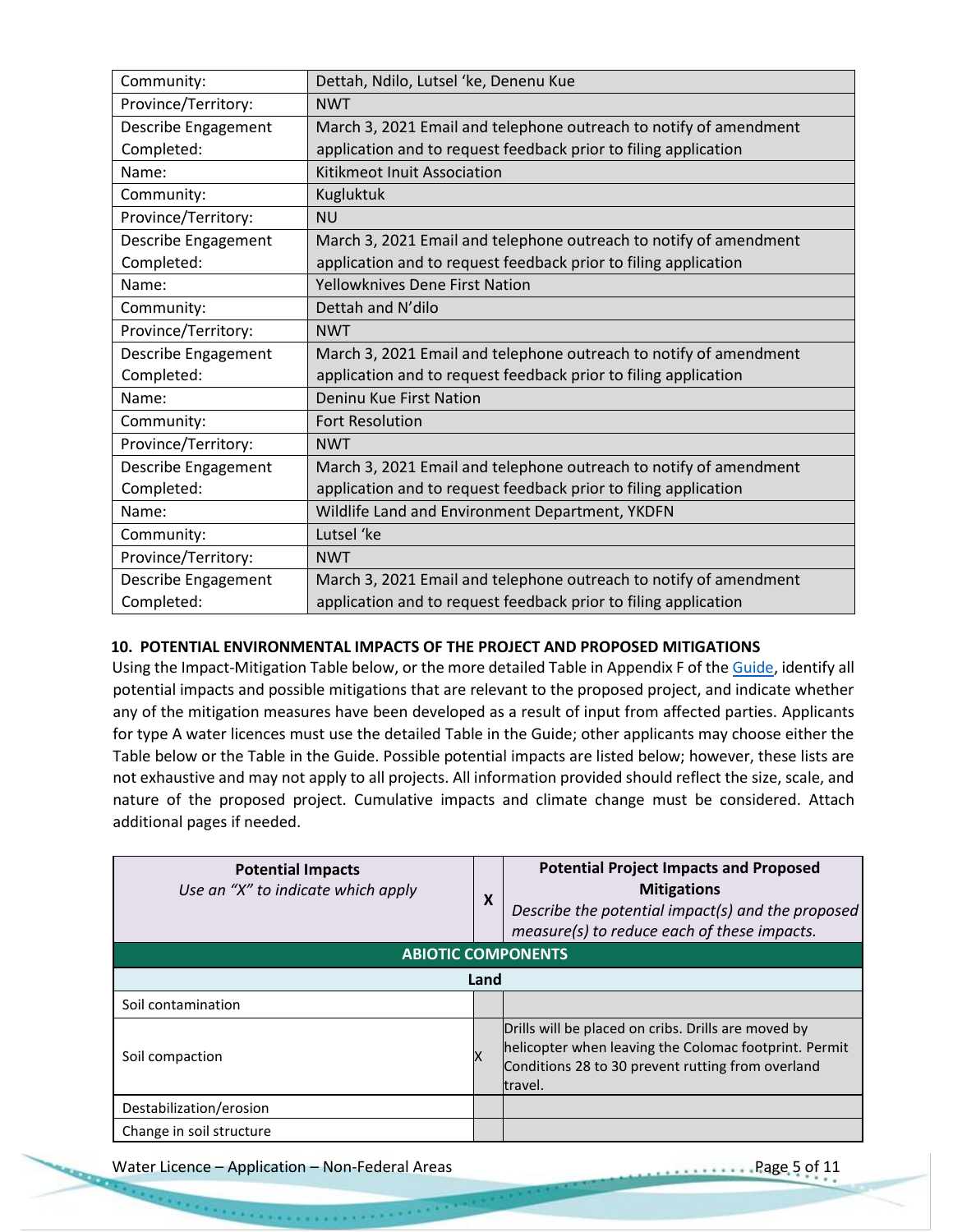| <b>Potential Impacts</b><br>Use an "X" to indicate which apply  | X                    | <b>Potential Project Impacts and Proposed</b><br><b>Mitigations</b><br>Describe the potential impact(s) and the proposed<br>measure(s) to reduce each of these impacts.                                                                                           |
|-----------------------------------------------------------------|----------------------|-------------------------------------------------------------------------------------------------------------------------------------------------------------------------------------------------------------------------------------------------------------------|
| Inability to support vegetation                                 |                      |                                                                                                                                                                                                                                                                   |
| Other                                                           |                      |                                                                                                                                                                                                                                                                   |
|                                                                 | Water                |                                                                                                                                                                                                                                                                   |
|                                                                 | Groundwater          |                                                                                                                                                                                                                                                                   |
| Water table alteration                                          | X                    | Permit Condition 26 requires flowing artesian wells to<br>be permanently plugged and reported.                                                                                                                                                                    |
| Infiltration changes                                            |                      |                                                                                                                                                                                                                                                                   |
| Changes in water quality                                        |                      |                                                                                                                                                                                                                                                                   |
| Temperature changes                                             |                      |                                                                                                                                                                                                                                                                   |
| Other                                                           |                      |                                                                                                                                                                                                                                                                   |
|                                                                 | <b>Permafrost</b>    |                                                                                                                                                                                                                                                                   |
| Loss or change in extent                                        |                      |                                                                                                                                                                                                                                                                   |
| Changes in seasonal fluctuations                                |                      |                                                                                                                                                                                                                                                                   |
| Change in persistence                                           |                      |                                                                                                                                                                                                                                                                   |
| Other                                                           |                      |                                                                                                                                                                                                                                                                   |
|                                                                 | <b>Surface Water</b> |                                                                                                                                                                                                                                                                   |
| Water flow or level changes (permanent, temporary,<br>seasonal) | X                    | Water withdrawal will be limited to the water sources<br>and methods described in the Water Use Plan,<br>developed using the Method for Determining Available<br>Winter Water Volumes for Small-Scale Projects. Volume<br>of water use is limited by the Licence. |
| Drainage pattern changes                                        | Χ                    | Permit Conditions 39 and 40 require that drilling water<br>be deposited in sumps or natural depressions.                                                                                                                                                          |
| Temperature changes                                             |                      |                                                                                                                                                                                                                                                                   |
| Changes in water quality                                        |                      |                                                                                                                                                                                                                                                                   |
| Wetland impairment                                              |                      |                                                                                                                                                                                                                                                                   |
| Changes to aquatic habitat (see Biotic section below)           |                      |                                                                                                                                                                                                                                                                   |
| Other                                                           |                      |                                                                                                                                                                                                                                                                   |
|                                                                 | Air                  |                                                                                                                                                                                                                                                                   |
| Changes in air quality                                          |                      |                                                                                                                                                                                                                                                                   |
| Harm to living things                                           |                      |                                                                                                                                                                                                                                                                   |
| Increased greenhouse gases                                      | Χ                    | Flights to camp, use of drills and incineration will cause<br>greenhouse gas emissions.                                                                                                                                                                           |
| Other                                                           |                      |                                                                                                                                                                                                                                                                   |
|                                                                 |                      | <b>BIOTIC COMPONENTS</b>                                                                                                                                                                                                                                          |
|                                                                 | Vegetation           |                                                                                                                                                                                                                                                                   |
| Direct loss of vegetation                                       | х                    | Vegetation clearing will be required when drilling<br>outside of the Colomac footprint. Drill pads are<br>typically 900 m2 or less.                                                                                                                               |
| Loss of Species at Risk or may-be-at-risk plants                | х                    | There are no species at risk plants in the region,<br>according to the NWT Species At Risk website.                                                                                                                                                               |
| Change in species composition                                   |                      |                                                                                                                                                                                                                                                                   |
| Introduction of non-native (invasive) species                   | х                    | New equipment brought to site will be washed before<br>entering the NWT                                                                                                                                                                                           |
|                                                                 |                      |                                                                                                                                                                                                                                                                   |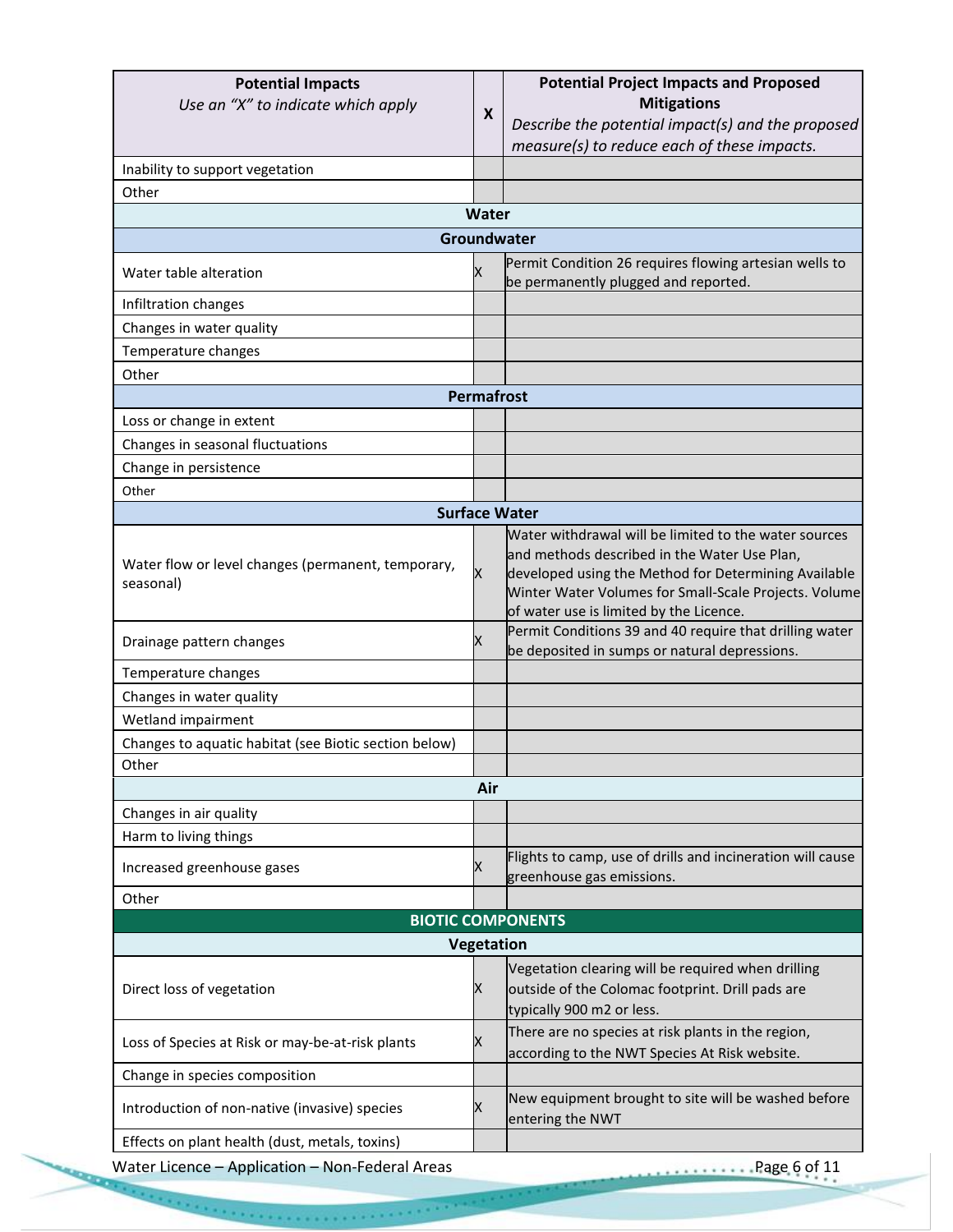| <b>Potential Impacts</b>                                   |   | <b>Potential Project Impacts and Proposed</b>                                  |  |  |
|------------------------------------------------------------|---|--------------------------------------------------------------------------------|--|--|
| Use an "X" to indicate which apply                         | X | <b>Mitigations</b>                                                             |  |  |
|                                                            |   | Describe the potential impact(s) and the proposed                              |  |  |
|                                                            |   | measure(s) to reduce each of these impacts.                                    |  |  |
| Increased risk of fire                                     | Χ | Permit Condition 14 requires that fire-fighting                                |  |  |
|                                                            |   | equipment be kept at site.                                                     |  |  |
| Compaction of vegetation                                   | Χ | Drills will be elevated on cribs                                               |  |  |
| Other                                                      |   |                                                                                |  |  |
| <b>Terrestrial Wildlife Habitat</b>                        |   |                                                                                |  |  |
| Direct loss or removal of habitat, dens, or nests          | x | Nighthawk will adhere to the Wildlife Mitigation and<br><b>Monitoring Plan</b> |  |  |
| Loss or removal of keystone species and/or Species at      | x | Nighthawk will adhere to the Wildlife Mitigation and                           |  |  |
| <b>Risk habitat</b>                                        |   | <b>Monitoring Plan</b>                                                         |  |  |
| Fragmentation of wildlife corridor                         |   |                                                                                |  |  |
| Direct injury or mortality                                 | X | Nighthawk will adhere to the Wildlife Mitigation and<br><b>Monitoring Plan</b> |  |  |
| Disturbances to key lifecycle stages: breeding, feeding, X |   | Nighthawk will adhere to the Wildlife Mitigation and                           |  |  |
| nesting, staging                                           |   | <b>Monitoring Plan</b>                                                         |  |  |
| Effects on population abundance                            | х |                                                                                |  |  |
| Change in species diversity                                |   |                                                                                |  |  |
| Effects on wildlife health (toxins, metals, etc.)          |   |                                                                                |  |  |
| Changes to migratory movement patterns                     |   |                                                                                |  |  |
| Changes to predator-prey relationships                     |   |                                                                                |  |  |
| Human-wildlife conflicts                                   | X | Nighthawk will adhere to the Wildlife Mitigation and<br><b>Monitoring Plan</b> |  |  |
| Other                                                      |   |                                                                                |  |  |
|                                                            |   | <b>Aquatic Habitat</b>                                                         |  |  |
| <b>Breeding disturbances</b>                               |   |                                                                                |  |  |
| Change in species diversity                                |   |                                                                                |  |  |
| Effects on health (toxins, metals, sediment, etc.)         | X | Waste will not be deposited to waterbodies                                     |  |  |
| Changes to migratory movement patterns                     |   |                                                                                |  |  |
| Changes to predator-prey relationships                     |   |                                                                                |  |  |
| Effects on population abundance                            | Χ | Aquatic habitat will be protected by adhering to the                           |  |  |
|                                                            |   | Water Use Plan, developed using the Method for                                 |  |  |
|                                                            |   | Determining Available Winter Water Volumes for                                 |  |  |
|                                                            |   | Small-Scale Projects.                                                          |  |  |
| Change in species diversity                                |   |                                                                                |  |  |
| Other                                                      |   |                                                                                |  |  |
| <b>CULTURAL COMPONENTS</b>                                 |   |                                                                                |  |  |
| <b>Wildlife Harvesting</b>                                 |   |                                                                                |  |  |
| Loss or reduction in game species populations              | X | Nighthawk will adhere to the Wildlife Mitigation and                           |  |  |
| Effects on traditional land use, subsistence, and          | X | <b>Monitoring Plan</b><br>Nighthawk has not observed traditional land use      |  |  |
| harvesting rights                                          |   | activities during exploration activities, but engages                          |  |  |
|                                                            |   | with Tlicho and Metis users of the region to advise                            |  |  |
|                                                            |   | them when exploration activities start and end.                                |  |  |
|                                                            |   | Nighthawk will accommodate any conflicting land use                            |  |  |
|                                                            |   | identified by traditional land users.                                          |  |  |

Water Licence – Application – Non-Federal Areas Page 7 of 11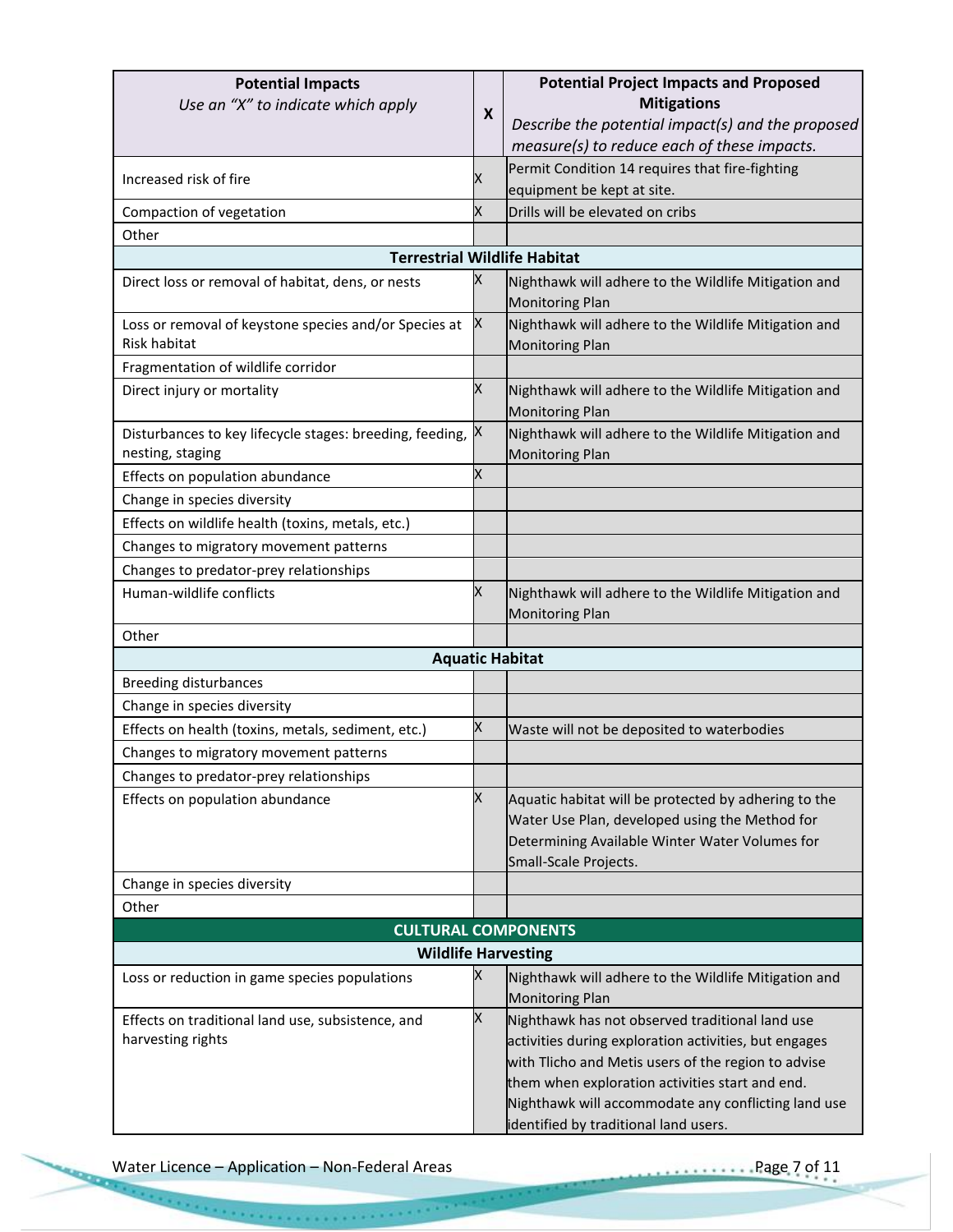| <b>Potential Impacts</b><br>Use an "X" to indicate which apply<br>Other<br><b>Cultural Integrity and Heritage Resources</b>                                        | X | <b>Potential Project Impacts and Proposed</b><br><b>Mitigations</b><br>Describe the potential impact(s) and the proposed<br>measure(s) to reduce each of these impacts.                                                                                                                                            |
|--------------------------------------------------------------------------------------------------------------------------------------------------------------------|---|--------------------------------------------------------------------------------------------------------------------------------------------------------------------------------------------------------------------------------------------------------------------------------------------------------------------|
| Change to or loss of cultural integrity                                                                                                                            |   |                                                                                                                                                                                                                                                                                                                    |
| Change to or loss of traditional lifestyle                                                                                                                         | X | Nighthawk has not observed traditional land use<br>activities during exploration activities, but engages<br>with Tlicho and Metis users of the region to advise<br>them when exploration activities start and end.<br>Nighthawk will accommodate any conflicting land use<br>identified by traditional land users. |
| Change to or loss of heritage resource                                                                                                                             | Χ | All exploration is screened by the GNWT Protected<br>Areas Program, and archaeological surveys are<br>competed for all areas of interest for drilling. Heritage<br>resources are protected under the NWT<br>Archaeological Sites Act.                                                                              |
| Other                                                                                                                                                              |   |                                                                                                                                                                                                                                                                                                                    |
| <b>Social and Economic Well-being</b>                                                                                                                              |   |                                                                                                                                                                                                                                                                                                                    |
| Increased human health hazard and risk                                                                                                                             |   |                                                                                                                                                                                                                                                                                                                    |
| Economic opportunities or losses (employment,<br>training)                                                                                                         | X | Nighthawk intends to improve economic opportunities<br>through local employment, and contracting.                                                                                                                                                                                                                  |
| Change in ecological, cultural, social, or economic<br>values identified for protection in approved Land Use<br>Plans                                              |   |                                                                                                                                                                                                                                                                                                                    |
| Impairment of the recreational or traditional uses of<br>the land or water                                                                                         |   |                                                                                                                                                                                                                                                                                                                    |
| Impairment of the aesthetic quality of the land or<br>water                                                                                                        | X | Nighthawk has not observed other land users in the<br>exploration areas, but will accommodate if any land<br>use conflicts arise.                                                                                                                                                                                  |
| Changes to the use of the area by other non-<br>Indigenous people (e.g. trappers, outfitters, residents,<br>hunters, forest harvesters, other authorized projects) | X | Nighthawk has not observed other land users in the<br>exploration areas, but will accommodate if any land<br>use conflicts arise.                                                                                                                                                                                  |
| Other                                                                                                                                                              |   |                                                                                                                                                                                                                                                                                                                    |

Spill Contingency Plan: Include your Spill Contingency Plan in your Application Package, if applicable, or for small-scale activities, provide relevant details in the grey field provided below. An example of this Plan can be found in the INAC *[Guidelines for Spill Contingency Planning](https://www.enr.gov.nt.ca/sites/enr/files/guidelines_for_spill_contingency_planning_2007.pdf)*.

See Attached Spill Contingency Plan

#### **11. NAME AND CONTACT INFORMATION – CONTRACTORS AND SUB-CONTRACTORS**

Include relevant names, responsibilities, and contact information in the grey fields below. An additional table should be added for each contractor and sub-contractor.

| Name:             | John Nicholson           |
|-------------------|--------------------------|
| Responsibilities: | Camp Manager and geology |

Water Licence – Application – Non-Federal Areas Page 8 of 11

e para a para a para a par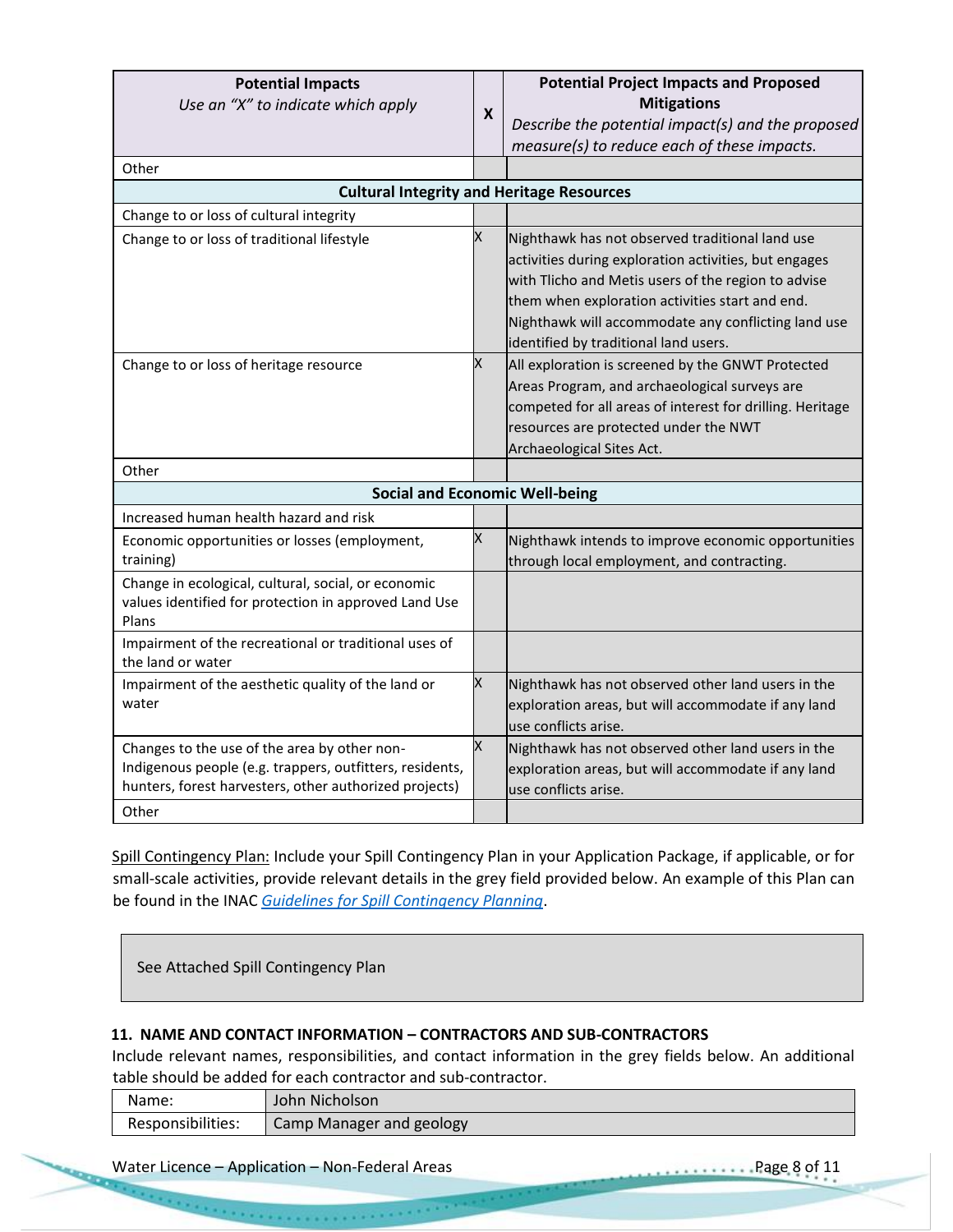| <b>Company Name:</b>    | GeoMinEx                          |            |                                  |  |  |  |
|-------------------------|-----------------------------------|------------|----------------------------------|--|--|--|
| <b>Mailing Address:</b> | PO Box 48596                      |            |                                  |  |  |  |
| Community:              | Vancouver                         | Telephone: |                                  |  |  |  |
| Prov/Terr:              | <b>BC</b>                         | Email:     |                                  |  |  |  |
| Postal Code:            | V7X 1A3                           | Other:     |                                  |  |  |  |
| Name:                   | <b>Kevin Vickers</b>              |            |                                  |  |  |  |
| Responsibilities:       | Camp construction and maintenance |            |                                  |  |  |  |
| Company Name:           | <b>Discovery Mining Services</b>  |            |                                  |  |  |  |
| <b>Mailing Address:</b> | P.O. Box 2248                     |            |                                  |  |  |  |
| Community:              | Yellowknife                       | Telephone: | 867 445 7089                     |  |  |  |
| Prov/Terr:              | <b>NWT</b>                        | Email:     | Kevin.vickers@discoverymining.ca |  |  |  |
| Postal Code:            | <b>X1A 2P7</b>                    | Other:     |                                  |  |  |  |

| Name:                   | Jennifer Burry                 |            |                           |  |  |  |
|-------------------------|--------------------------------|------------|---------------------------|--|--|--|
| Responsibilities:       | helicopter                     |            |                           |  |  |  |
| Company Name:           | <b>Great Slave Helicopters</b> |            |                           |  |  |  |
| <b>Mailing Address:</b> | 106 Dickins St.                |            |                           |  |  |  |
| Community:              | Yellowknife                    | Telephone: | 867-446-9979              |  |  |  |
| Prov/Terr:              | <b>NWT</b>                     | Email:     | jennifer.burry@gsheli.com |  |  |  |
| Postal Code:            | X1A 3T2                        | Other:     |                           |  |  |  |

| Name:                   | Kevin Norberg         |            |                                 |
|-------------------------|-----------------------|------------|---------------------------------|
| Responsibilities:       | Drill contractor      |            |                                 |
| Company Name:           | <b>Major Drilling</b> |            |                                 |
| <b>Mailing Address:</b> | 337 Old Airport Road  |            |                                 |
| Community:              | Yellowknife           | Telephone: | 204-293-8398                    |
| Prov/Terr:              | <b>NWT</b>            | Email:     | Kevin.Norberg@majordrilling.com |
| Postal Code:            | X1A 3T3               | Other:     |                                 |

| Name:                   | <b>Brad Pollard</b>       |            |                     |  |  |
|-------------------------|---------------------------|------------|---------------------|--|--|
| Responsibilities:       | Surveying                 |            |                     |  |  |
| Company Name:           | Sub-Arctic Geomatics Ltd. |            |                     |  |  |
| <b>Mailing Address:</b> | Box 2441                  |            |                     |  |  |
| Community:              | Yellowknife               | Telephone: | 867-873-2047        |  |  |
| Prov/Terr:              | <b>NWT</b>                | Email:     | bradp@sub-arctic.ca |  |  |
| Postal Code:            | X1A 2P8                   | Other:     |                     |  |  |

#### **12. STUDIES UNDERTAKEN TO DATE**

In the grey field below list any relevant studies that support the proposed activities and include them in your Application Package.

No changes from W2018L2-0003

every consum

Water Licence – Application – Non-Federal Areas Page 9 of 11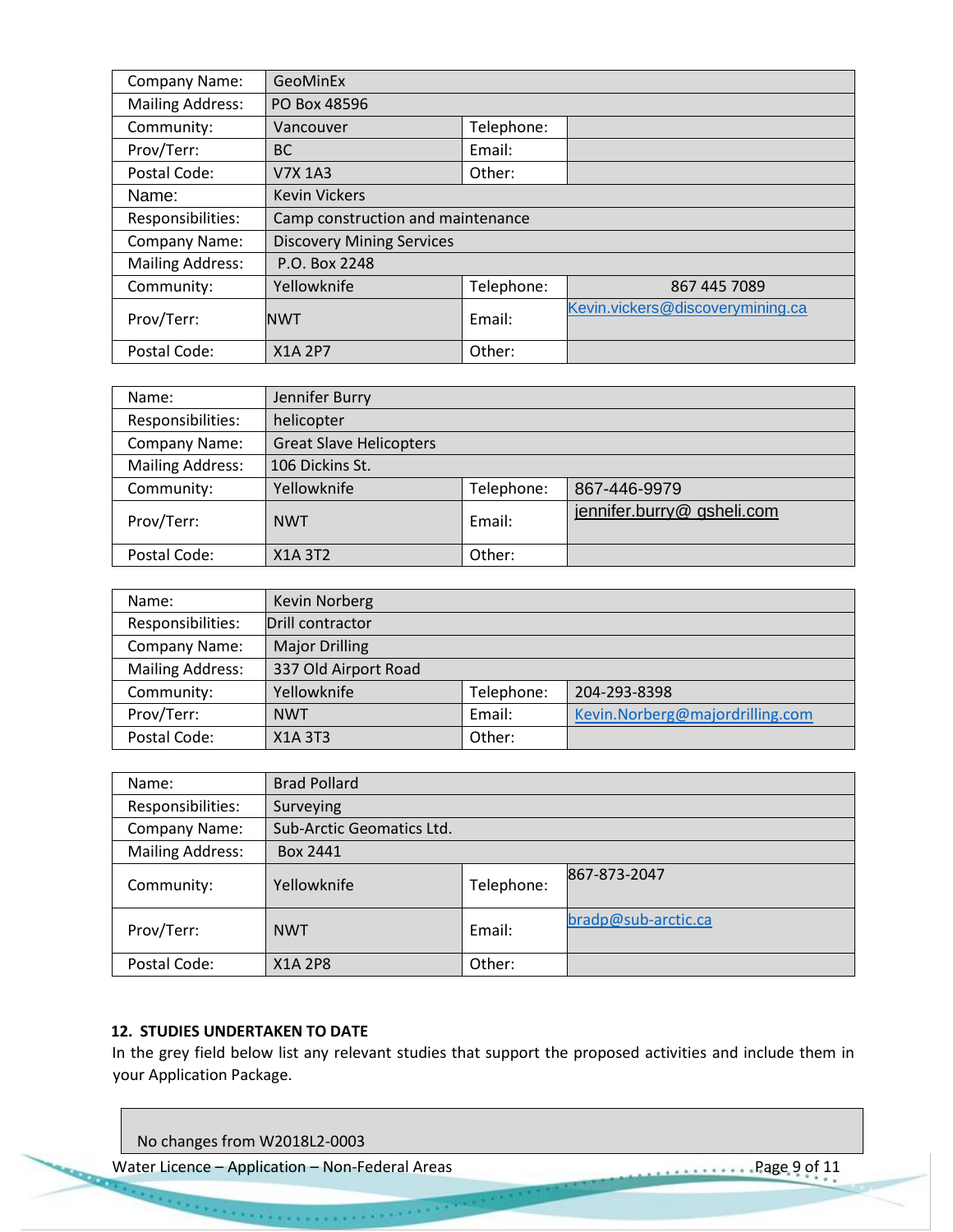#### **13. PROPOSED PROJECT SCHEDULE AND TERM**

Indicate the proposed project start and completion dates, and the time of year the project activities are planned to occur. Describe any anticipated temporary closure(s) or seasonal shutdowns. Indicate the term requested.

| Start Date:                                           |  | <b>Completion Date:</b> |  |
|-------------------------------------------------------|--|-------------------------|--|
| No changes to licence schedule or term are requested. |  |                         |  |
| Term of                                               |  |                         |  |
| Licence                                               |  |                         |  |
| Requested:                                            |  |                         |  |

#### **14. ADDITIONAL SUPPORTING INFORMATION**

Use the grey field below to provide or reference the following information:

Engagement*:* Conduct engagement, prepare an Engagement Record and Engagement Plan in accordance with the MVLWB *[Engagement Guidelines for Applicants and Holders of Water Licences and Land Use](https://mvlwb.com/sites/default/files/documents/wg/MVLWB%20Engagement%20Guidelines%20for%20Holders%20of%20LUPs%20and%20WLs%20-%20Oct%202014.pdf)  [Permits,](https://mvlwb.com/sites/default/files/documents/wg/MVLWB%20Engagement%20Guidelines%20for%20Holders%20of%20LUPs%20and%20WLs%20-%20Oct%202014.pdf)* and include them in your Application Package. Templates are provided in the Guidelines. Please also refer to [Information for Proponents on MVLWB's Eng](https://glwb.com/sites/default/files/documents/MVLWB%20Engagement%20Policy%20-%20Information%20for%20Proponents%20-%20Feb%2018_14.pdf)agement Requirements*.* 

Eligibility*:* Contact federal, territorial, and Indigenous governments, and other parties to ensure all appropriate authorizations have been obtained or are in the process of being obtained. Obtain permission from the landowner(s), if necessary (e.g., obtain and reference licences of occupation, leases, access authorizations, etc.) and attach it/them to the Application.

Land Use Plans: Contact the applicable Land Use Planning Board or the Tłicho Government to discuss conformity with the relevant Land Use Plan(s). Include a Land Use Plan Conformity Table in your Application Package, demonstrating how the project meets the requirements of the Land Use Plan, if applicable.

Traditional (Environmental) Knowledge (TEK/TK): Provision of TEK/TK is mandatory for Applications to the Sahtu Land and Water Board. Other applicants are strongly encouraged to include TEK/TK.

Facilities: Include the supporting information required under subsection 6(2) of the [Mackenzie Valley](https://mvlwb.com/sites/default/files/sor-93-303_1_0.pdf)  [Federal Areas Waters Regulations](https://mvlwb.com/sites/default/files/sor-93-303_1_0.pdf) if the project includes the following: dam(s); storage reservoir(s); watercourse crossing(s); camp(s) or lodge(s); use of water for industrial use or mining and milling; deposit of waste; or handling or storage of petroleum products or hazardous materials.

Closure and Reclamation: Describe your plansfor closure and reclamation, including any temporary closures and seasonal shutdowns. Include your Closure and Reclamation Plan in your Application Package, or for small-scale activities, describe the proposed activities in the grey field provided below. Please also refer to the MVLWB/AANDC *[Guidelines for the Closure and Reclamation of Advanced Mineral Exploration and Mine](https://glwb.com/sites/default/files/documents/wg/WLWB_5363_Guidelines_Closure_Reclamation_WR.pdf)  [Sites in the Northwest Territories](https://glwb.com/sites/default/files/documents/wg/WLWB_5363_Guidelines_Closure_Reclamation_WR.pdf)* and Environment and Climate Change Canada's *[Solid Waste Management](https://mvlwb.com/sites/default/files/en14-263-2016-eng.pdf)  [for Northern and Remote Communities: Planning and Technical Guidance Document](https://mvlwb.com/sites/default/files/en14-263-2016-eng.pdf)*.

Closure Cost Estimate: Prepare a Closure Cost Estimate and include it in your Application Package. Applicants are encouraged to contact the Board, prior to applying, to determine which closure-costestimate template is most suited to the project activities being applied for. Guidance is provided in section

Water Licence – Application – Non-Federal Areas Page 10 of 11

errore errore